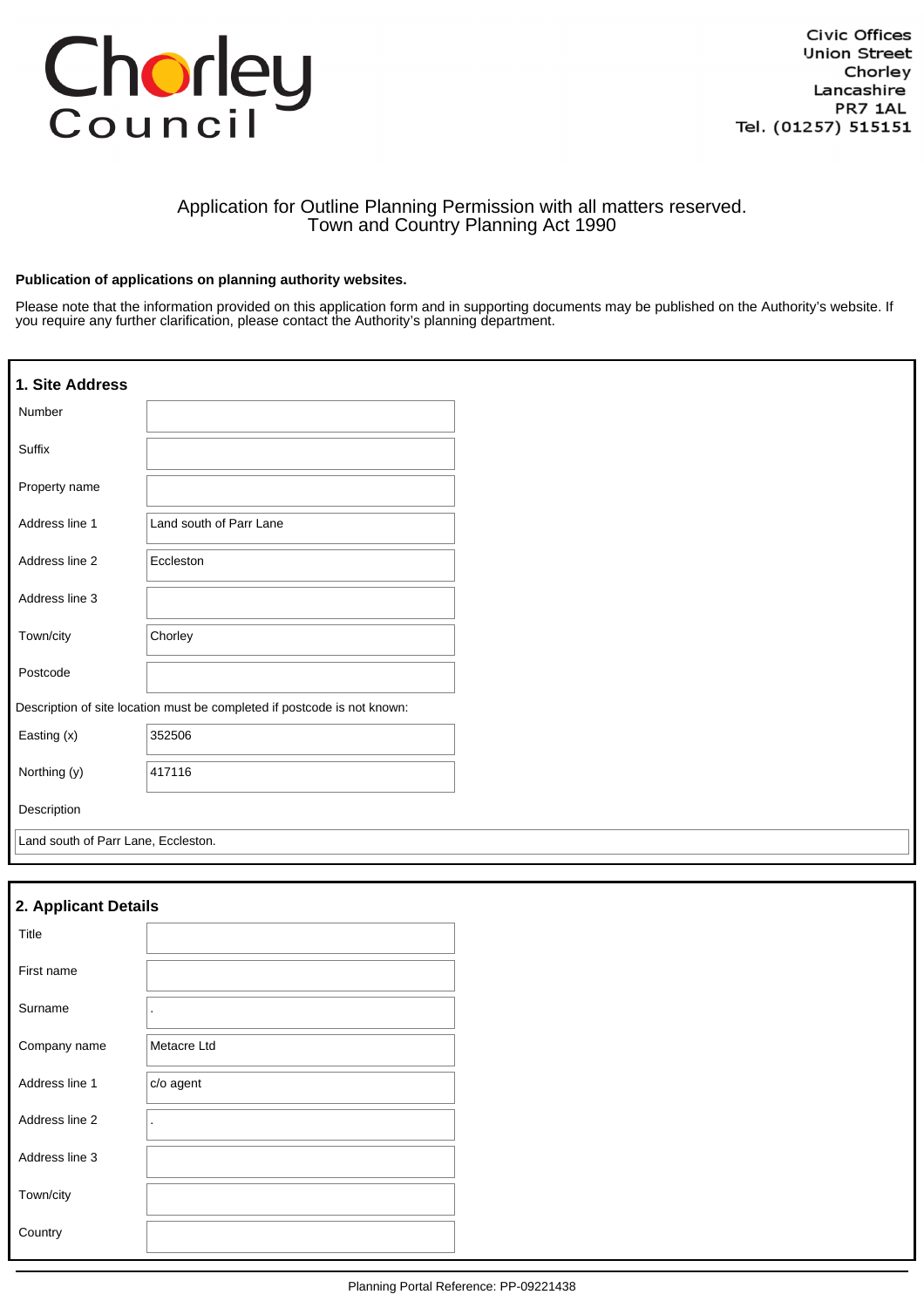## **3. Agent Details**

| Title            | Mr                    |  |
|------------------|-----------------------|--|
| First name       | Louis                 |  |
| Surname          | Webb                  |  |
| Company name     | De Pol Associates Ltd |  |
| Address line 1   | Farington House       |  |
| Address line 2   | Stanifield Lane       |  |
| Address line 3   |                       |  |
| Town/city        | Farington             |  |
| Country          |                       |  |
| Postcode         | <b>PR25 4UA</b>       |  |
| Primary number   | 01772888488           |  |
| Secondary number |                       |  |
| Fax number       |                       |  |
| Email            | louis@depol.co.uk     |  |

#### **4. Description of the Proposal**

Please describe the proposed development

Outline planning application for the development of land off Parr Lane, Eccleston for up to 34 dwellings and associated infrastructure.

Has the work already been started without planning permission?<br>
O Yes © No

| 5. Site Area                                                            |          |      |
|-------------------------------------------------------------------------|----------|------|
| What is the measurement of the site area?<br>(numeric characters only). |          | 1.49 |
| Unit                                                                    | Hectares |      |
|                                                                         |          |      |

# **6. Existing Use**

| Please describe the current use of the site |  |
|---------------------------------------------|--|
|---------------------------------------------|--|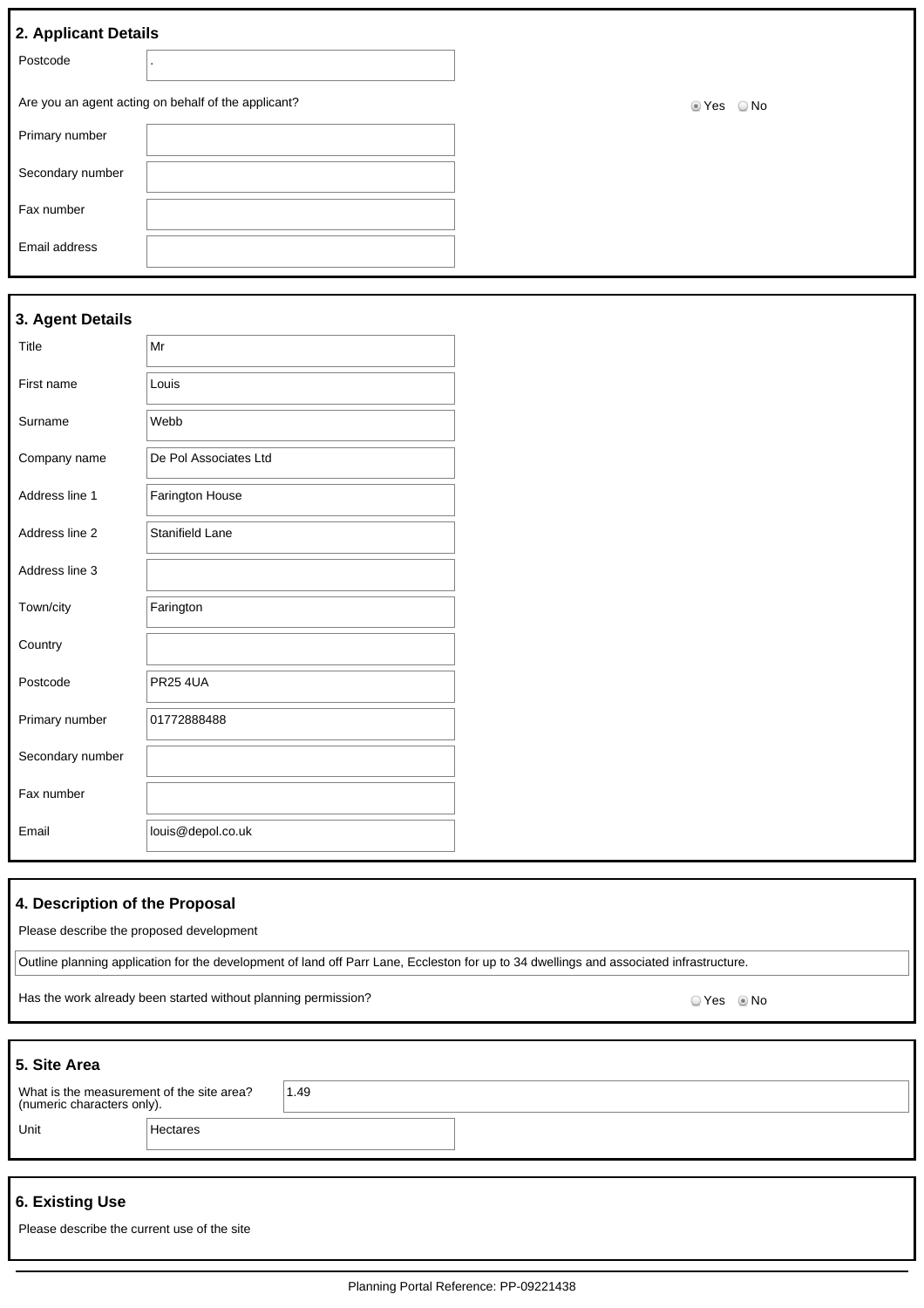| <b>6. Existing Use</b>                                                                                                                         |            |  |  |  |
|------------------------------------------------------------------------------------------------------------------------------------------------|------------|--|--|--|
| Equestrian Grazing Land                                                                                                                        |            |  |  |  |
| Is the site currently vacant?                                                                                                                  | ○ Yes ◎ No |  |  |  |
| Does the proposal involve any of the following? If Yes, you will need to submit an appropriate contamination assessment with your application. |            |  |  |  |
| Land which is known to be contaminated                                                                                                         | ○ Yes ◎ No |  |  |  |
| Land where contamination is suspected for all or part of the site                                                                              |            |  |  |  |
| A proposed use that would be particularly vulnerable to the presence of contamination                                                          |            |  |  |  |
|                                                                                                                                                |            |  |  |  |

#### **7. Residential/Dwelling Units**

**Please note: This question has been updated to include the latest information requirements specified by government. Applications created before 23 May 2020 will not have been updated, please read the 'Help' to see details of how to workaround this issue.**

Does your proposal include the gain, loss or change of use of residential units? Does your proposal include the gain, loss or change of use of residential units?

Please select the proposed housing categories that are relevant to your proposal.

Market Housing

Social, Affordable or Intermediate Rent

Affordable Home Ownership

□Starter Homes

■Self-build and Custom Build

Add 'Market Housing - Proposed' residential units

| <b>Market Housing - Proposed</b> |                    |          |  |      |         |       |
|----------------------------------|--------------------|----------|--|------|---------|-------|
|                                  | Number of bedrooms |          |  |      |         |       |
|                                  |                    | ົ        |  | $4+$ | Unknown | Total |
| Houses                           |                    | 0        |  |      | 34      | 34    |
| Total                            |                    | $\Omega$ |  |      | 34      | 34    |

Please select the existing housing categories that are relevant to your proposal.

■Market Housing

Social, Affordable or Intermediate Rent

Affordable Home Ownership

□Starter Homes

■Self-build and Custom Build

| Total proposed residential units            | 34            |
|---------------------------------------------|---------------|
| Total existing residential units            |               |
| Total net gain or loss of residential units | <sup>34</sup> |

#### **8. All Types of Development: Non-Residential Floorspace**

Does your proposal involve the loss, gain or change of use of non-residential floorspace? Note that 'non-residential' covers ALL uses execept Use Class C3 Dwellinghouses

#### **9. Employment**

Are there any existing employees on the site or will the proposed development increase or decrease the number of employees? O Yes <sup>O</sup> No

© Yes <sup></sup> ® No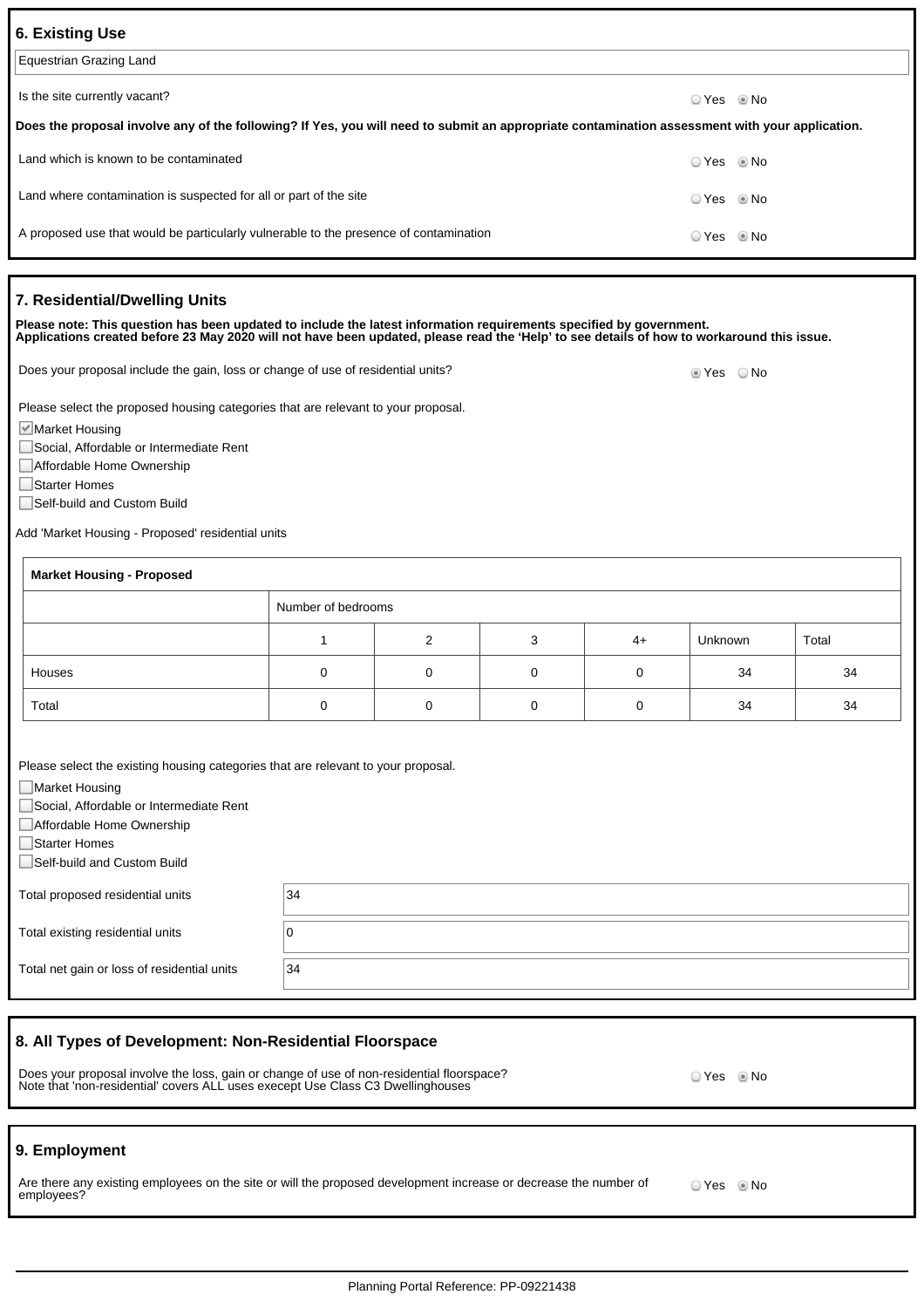| 10. Hours of Opening                                                                                                                                                                                                                                  |                |  |
|-------------------------------------------------------------------------------------------------------------------------------------------------------------------------------------------------------------------------------------------------------|----------------|--|
| Are Hours of Opening relevant to this proposal?                                                                                                                                                                                                       | ⊙ Yes © No     |  |
|                                                                                                                                                                                                                                                       |                |  |
| 11. Industrial or Commercial Processes and Machinery                                                                                                                                                                                                  |                |  |
| Does this proposal involve the carrying out of industrial or commercial activities and processes?                                                                                                                                                     | ⊙ Yes     ® No |  |
| Is the proposal for a waste management development?                                                                                                                                                                                                   | ⊙ Yes     ® No |  |
| If this is a landfill application you will need to provide further information before your application can be determined. Your waste planning authority<br>should make it clear what information it requires on its website                           |                |  |
|                                                                                                                                                                                                                                                       |                |  |
| 12. Assessment of Flood Risk                                                                                                                                                                                                                          |                |  |
| Is the site within an area at risk of flooding? (Check the location on the Government's Flood map for planning. You<br>should also refer to national standing advice and your local planning authority requirements for information as<br>necessary.) | ⊙ Yes     ® No |  |
| If Yes, you will need to submit a Flood Risk Assessment to consider the risk to the proposed site.                                                                                                                                                    |                |  |
| Is your proposal within 20 metres of a watercourse (e.g. river, stream or beck)?                                                                                                                                                                      | tes ONo        |  |
| Will the proposal increase the flood risk elsewhere?                                                                                                                                                                                                  | ⊙ Yes     ® No |  |
| How will surface water be disposed of?                                                                                                                                                                                                                |                |  |
| Sustainable drainage system                                                                                                                                                                                                                           |                |  |
| □Existing water course                                                                                                                                                                                                                                |                |  |
| □Soakaway                                                                                                                                                                                                                                             |                |  |
| ∟Main sewer                                                                                                                                                                                                                                           |                |  |
| Pond/lake                                                                                                                                                                                                                                             |                |  |
|                                                                                                                                                                                                                                                       |                |  |
| 13. Site Visit                                                                                                                                                                                                                                        |                |  |
| Can the site be seen from a public road, public footpath, bridleway or other public land?                                                                                                                                                             | Yes ONo        |  |
| If the planning authority needs to make an appointment to carry out a site visit, whom should they contact?                                                                                                                                           |                |  |
| <b>The agent</b><br>The applicant                                                                                                                                                                                                                     |                |  |
| Other person                                                                                                                                                                                                                                          |                |  |
|                                                                                                                                                                                                                                                       |                |  |
| 14. Pre-application Advice                                                                                                                                                                                                                            |                |  |

Has assistance or prior advice been sought from the local authority about this application? <br>
O Yes No

l

**15. Authority Employee/Member With respect to the Authority, is the applicant and/or agent one of the following: (a) a member of staff (b) an elected member (c) related to a member of staff (d) related to an elected member** It is an important principle of decision-making that the process is open and transparent. For the purposes of this question, "related to" means related, by birth or otherwise, closely enough that a fair-minded and informed observer, having considered the facts, would conclude that there was bias on the part of the decision-maker in the Local Planning Authority. Do any of the above statements apply? O Yes <sup>@</sup> No